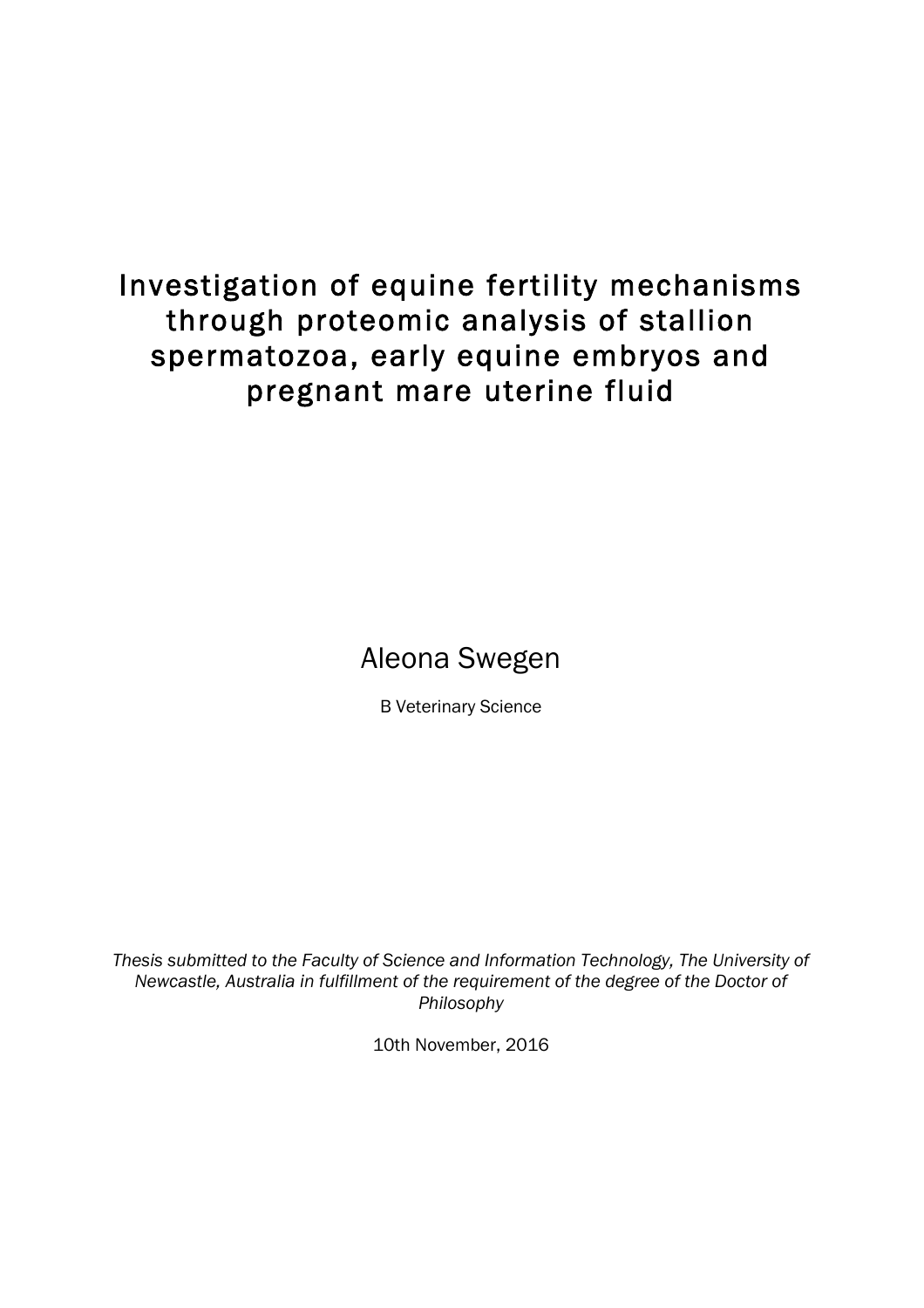## Table of Contents

| <b>Chapter 1: Literature review</b>                                                                                                      |
|------------------------------------------------------------------------------------------------------------------------------------------|
| Prospects for immunocontraception in feral horse population control:<br>exploring novel targets for an equine fertility vaccine 11       |
| Chapter 2                                                                                                                                |
| Investigation of the stallion sperm proteome by mass spectrometry 24                                                                     |
| Chapter 3                                                                                                                                |
| Rosiglitazone improves stallion sperm motility, ATP content and                                                                          |
| Chapter 4                                                                                                                                |
| From peptide masses to pregnancy maintenance: A comprehensive<br>proteomic analysis of the early equine embryonic secretome and pregnant |
| Chapter 5                                                                                                                                |
| <b>Final discussion</b>                                                                                                                  |
| From proteomics to practical applications: future directions 111                                                                         |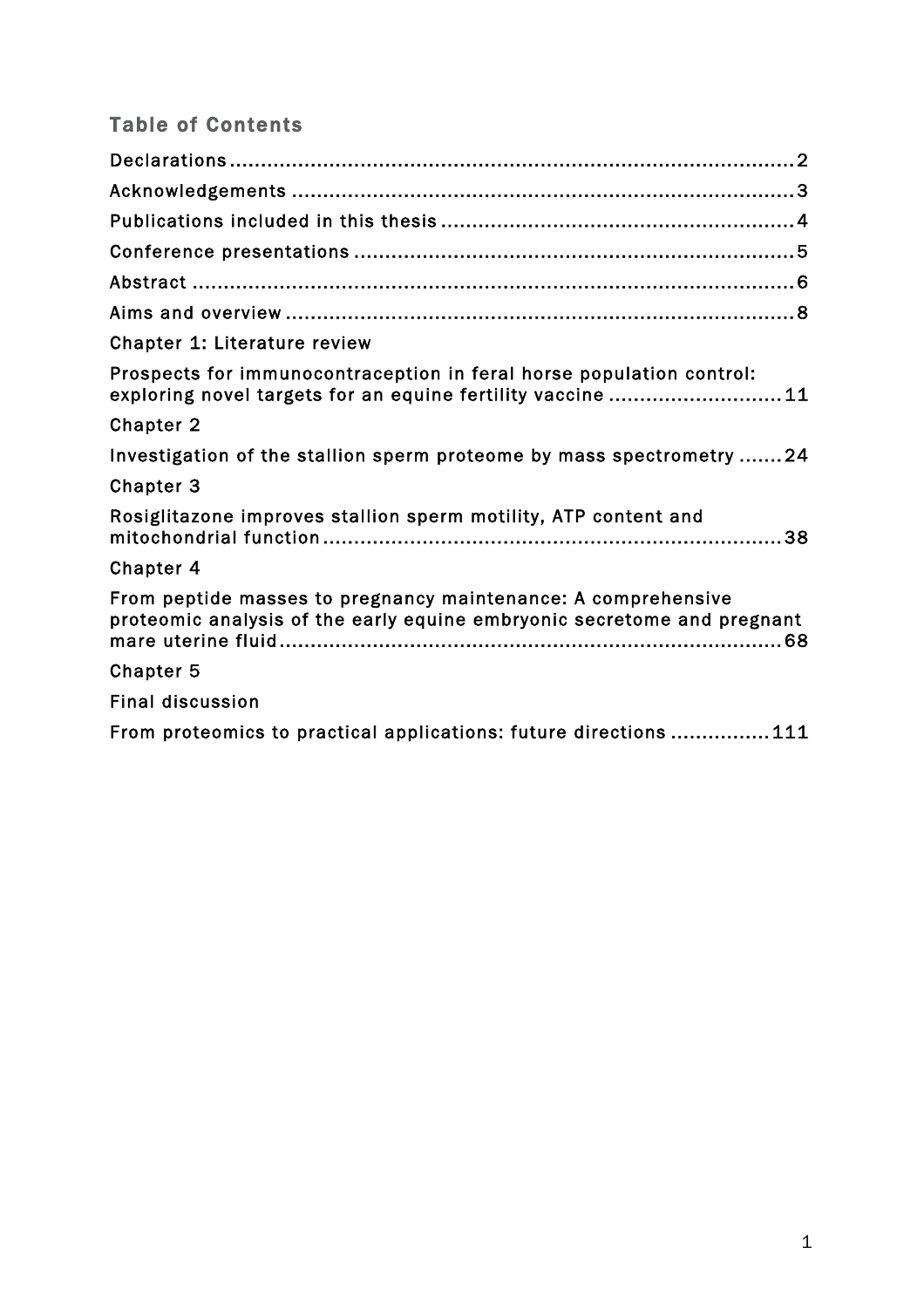# **Declarations**

### *Originality*

I hereby certify that to the best of my knowledge and belief this thesis is my own work and contains no material previously published or written by another person except where due references and acknowledgements are made. It contains no material which has been previously submitted by me for the award of any other degree or diploma in any university or other tertiary institution.

#### *Thesis by Publication*

I hereby certify that this thesis is in the form of a series of papers. I have included as part of the thesis a written statement from each co-author, endorsed in writing by the Faculty Assistant Dean (Research Training), attesting to my contribution to any jointly authored papers.

**Signed** 

Aleona Swegen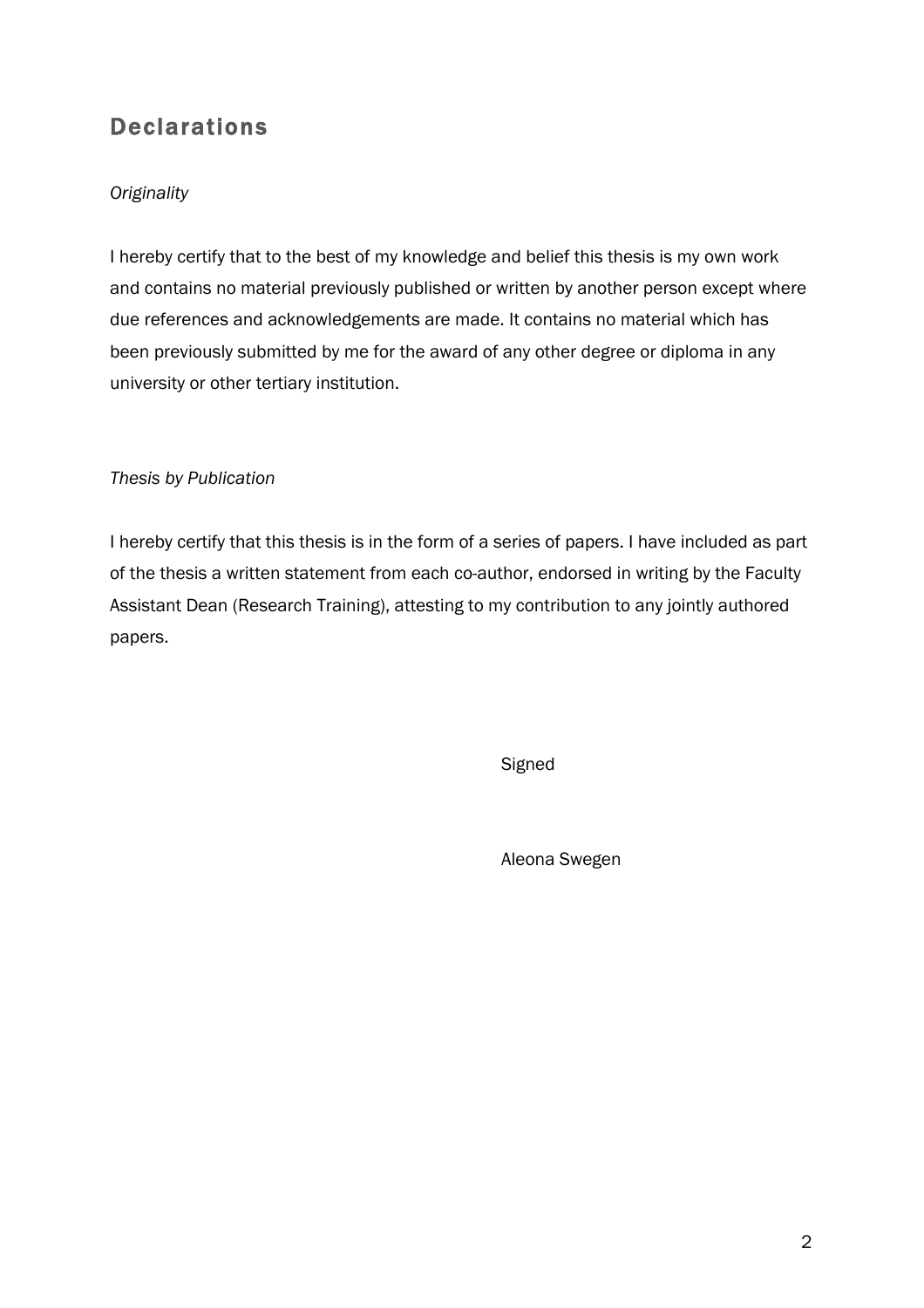# Acknowledgements

To John, Zamira and Brett, thank you for being the best supervisors I could have asked for. You have done all the things great mentors do, and more. Your sense of humor, wisdom and infinite optimism have made the last few years so much more fun than PhDs are supposed to be. But most importantly, thank you for teaching me how to think, and for giving me the freedom to chase my ideas – even the silly ones. Your trust has meant more to me than you can imagine.

To Sarah, thank you for your patience and your dedication. Your commitment to the animals and to 'team equine' is extraordinary. Thank you for all your help over the years.

Thank you also to everyone in our lab who has put up with me from day one, and those who have come and gone. Every single one of you has made the lab a fun, diverse, stimulating and supportive place to work, and I am thankful for every bit of advice and assistance that you have given me. Special thanks to Nathan, for your generous help with all things mass spec and for keeping those awesome machines alive.

To my co-authors and collaborators, both here in Newcastle and further afield (Chris Grupen, Tom Stout, Marta de Ruijter-Villani, and Pierre Comizzoli), your contributions have been invaluable. Thank you for your mentorship. It's an honour to be part of such a great community of scientists and I am excited to see what the future brings.

Thanks to the team at Invasive Animals CRC; especially to Tony Buckmaster, for all your work 'herding cats' and organising the Kioloa camps. Thank you to my IA CRC friends, for sharing stories, beers, campfires, awkward teamwork exercises and good times.

Some say our student office is 'cramped', but I like to call it vibrant – and wouldn't have it any other way! I have been so lucky to share the last four years with a fantastic group of friends as fellow grad students – special thanks to Liz, Jacinta and Brendan for the laughs, coffee, cats, yoga, and consistently excellent company.

To my wonderful husband Iavor, thank you for crossing half the world and making countless sacrifices to come and live the student life with me in Newcastle. You have embraced change in true nomadic spirit and inspire me to do so every day. Also thanks for always feeding me just in time to keep the monster at bay – the world is a safer place when Alle is fed!

To my parents, Elena and Andrei, thank you for a barefooted childhood filled with animals, and honest answers about where they come from. There is no better way to raise a scientist than to surround a child with nature at its mesmerising best. As it turns out, I am still asking the questions I asked as a five year old, and the answers are as fascinating as ever. Thanks for giving me my most precious gift and secret weapon — curiosity.

*This thesis was written and researched on Awabakal lands.*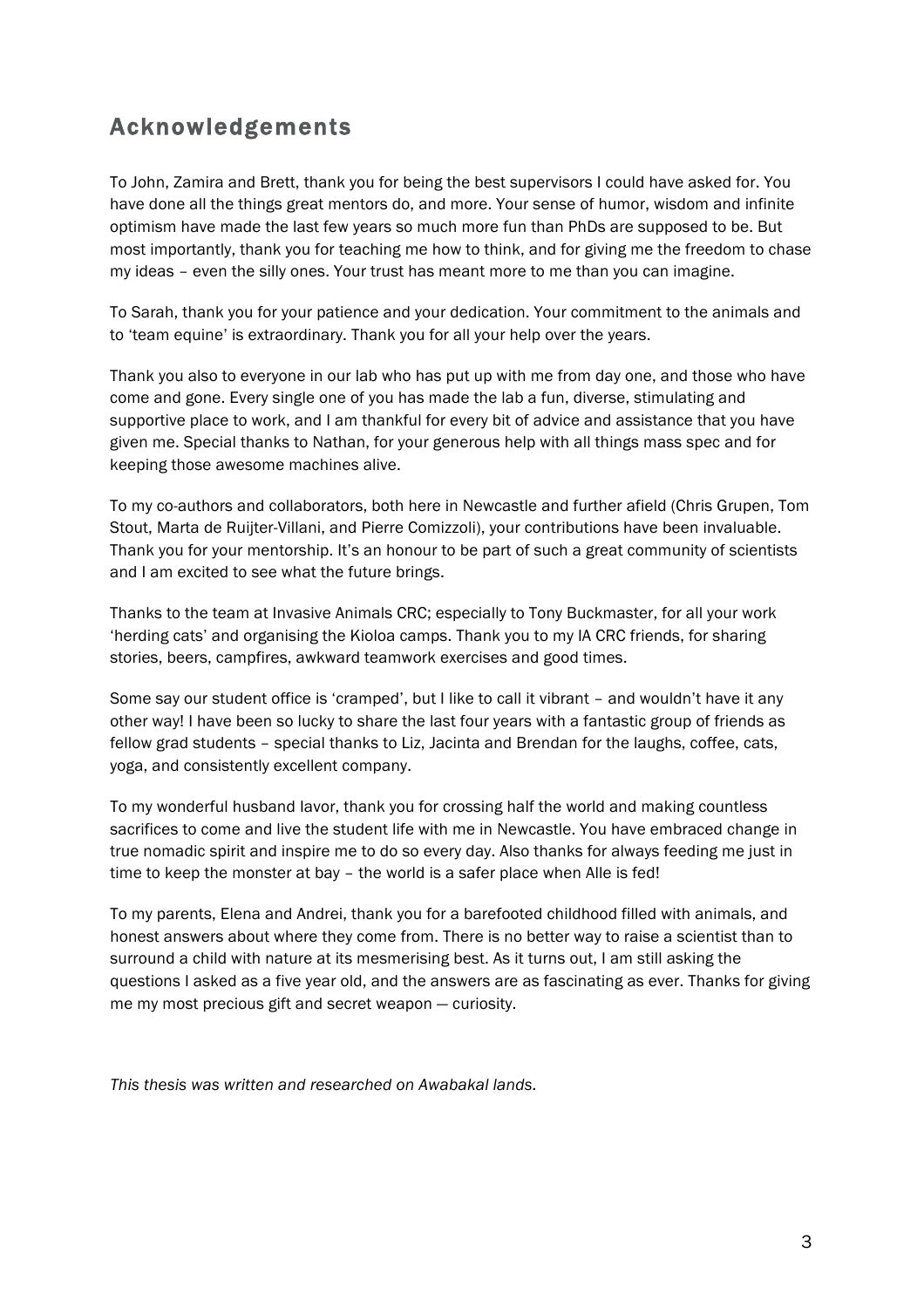# Publications included in this thesis

#### Chapter 1:

Swegen, A., & Aitken, R. J. (2014). Prospects for immunocontraception in feral horse population control: exploring novel targets for an equine fertility vaccine. *Reproduction, Fertility & Development*. doi: 10.1071/rd14280 [published]

#### Chapter 2:

Swegen, A., Curry, B. J., Gibb, Z., Lambourne, S. R., Smith, N. D., & Aitken, R. J. (2015). Investigation of the stallion sperm proteome by mass spectrometry. *Reproduction*, 149(3), 235-244. doi: 10.1530/rep-14-0500 [published]

#### Chapter 3:

Swegen, A., Lambourne, S. R., Aitken, R. J., & Gibb, Z. (2016). Rosiglitazone Improves Stallion Sperm Motility, ATP Content, and Mitochondrial Function. *Biology of Reproduction*. doi: 10.1095/biolreprod.116.142687 [accepted/published online early]

#### Chapter 4:

Swegen, A., Grupen, C. G., Gibb, Z., Baker, M., de Ruijter-Villani, M., Smith, N. D., Stout, T. A. E., Aitken, R. J. From peptide masses to pregnancy maintenance: A comprehensive proteomic analysis of the early equine embryonic secretome and pregnant mare uterine fluid. [submitted/under review]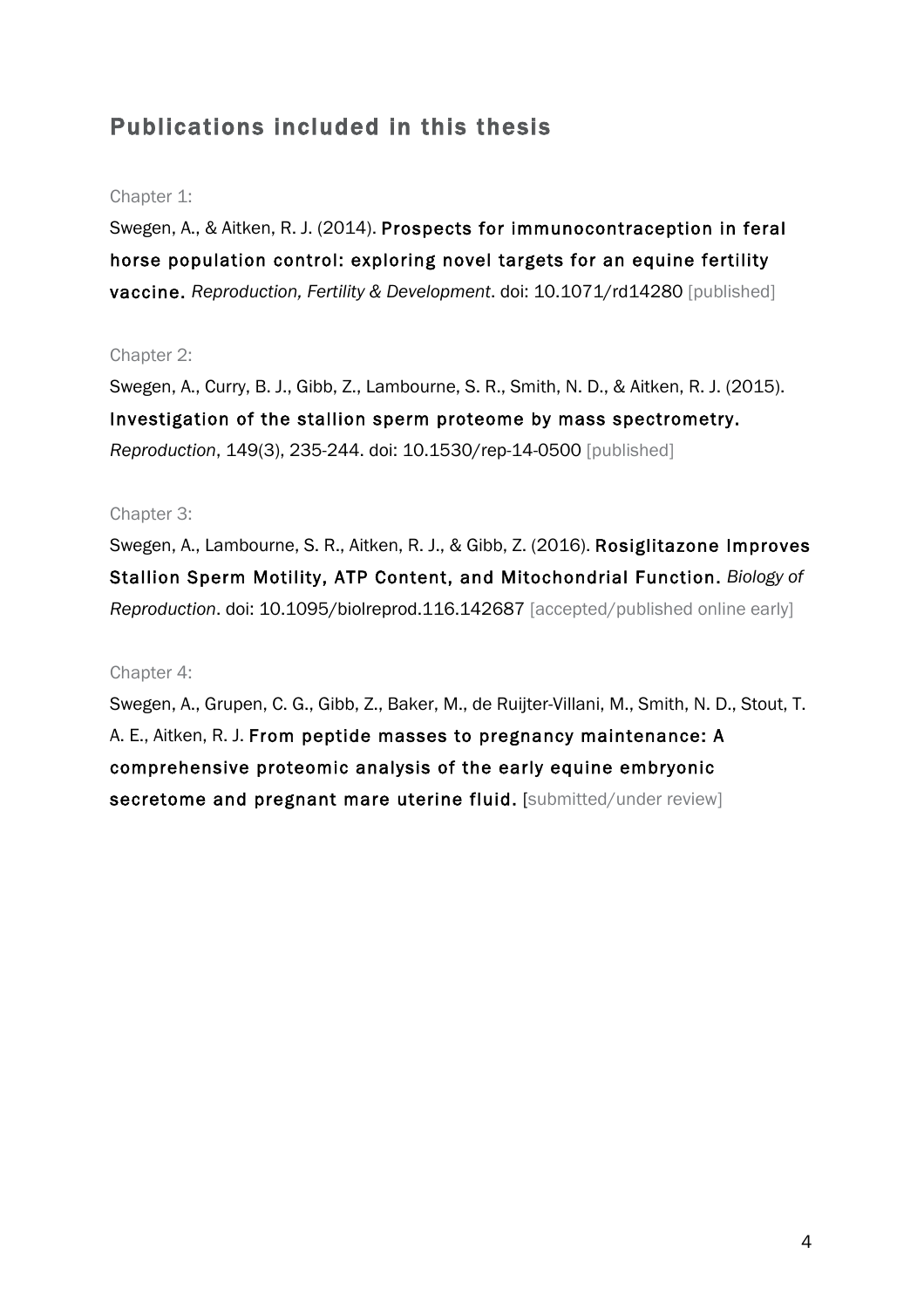### Conference presentations

Swegen A, Gibb Z, Aitken RJ, "Metabolic flexibility of stallion spermatozoa: improving sperm storage strategies with rosiglitazone" (2016) Oral presentation, Society for Reproductive Biology Annual Conference, Gold Coast, QLD, Australia.

Swegen A, Grupen CG, Gibb Z, De Iuliis G, Smith ND, Tazawa SP, Aitken RJ, "Novel prostaglandin regulating mechanisms revealed by proteomic analysis of early equine pregnancy" (2016) Oral and poster presentations, International Congress on Animal Reproduction, Tours, France.

Swegen A, Gibb Z, Aitken RJ, "Relationships between disease and fertility: 4- Hydroxynonenal interferes with AMP-kinase activation in stallion spermatozoa" (2015). Poster presentation, 48th Annual Meeting of the Society for the Study of Reproduction, San Juan, Puerto Rico.

Swegen A, Aitken RJ, "Fatty acid metabolism contributes to energy production in stallion spermatozoa" (2014). Poster presentation, 12<sup>th</sup> International Symposium on Spermatology, Newcastle, NSW.

Swegen A, Aitken RJ, "Stallion spermatozoa and AMP-activated protein kinase: Can we make sperm hibernate?" (2014). Oral presentation, 12<sup>th</sup> International Symposium on Spermatology, Newcastle, NSW.

Swegen A, Aitken RJ, "AICAR improves motility of stallion spermatozoa in vitro" (2014). Poster presentation, Association for Applied Animal Andrology 9th Biennial Conference, Newcastle, NSW.

Swegen A, Aitken RJ, "Characterisation of the stallion sperm proteome" (2014). Oral presentation, International Symposium on Equine Reproduction XI, Hamilton, New Zealand. Peer-reviewed; published in Journal of Equine Veterinary Science, Volume 34, Issue 1, 35-37.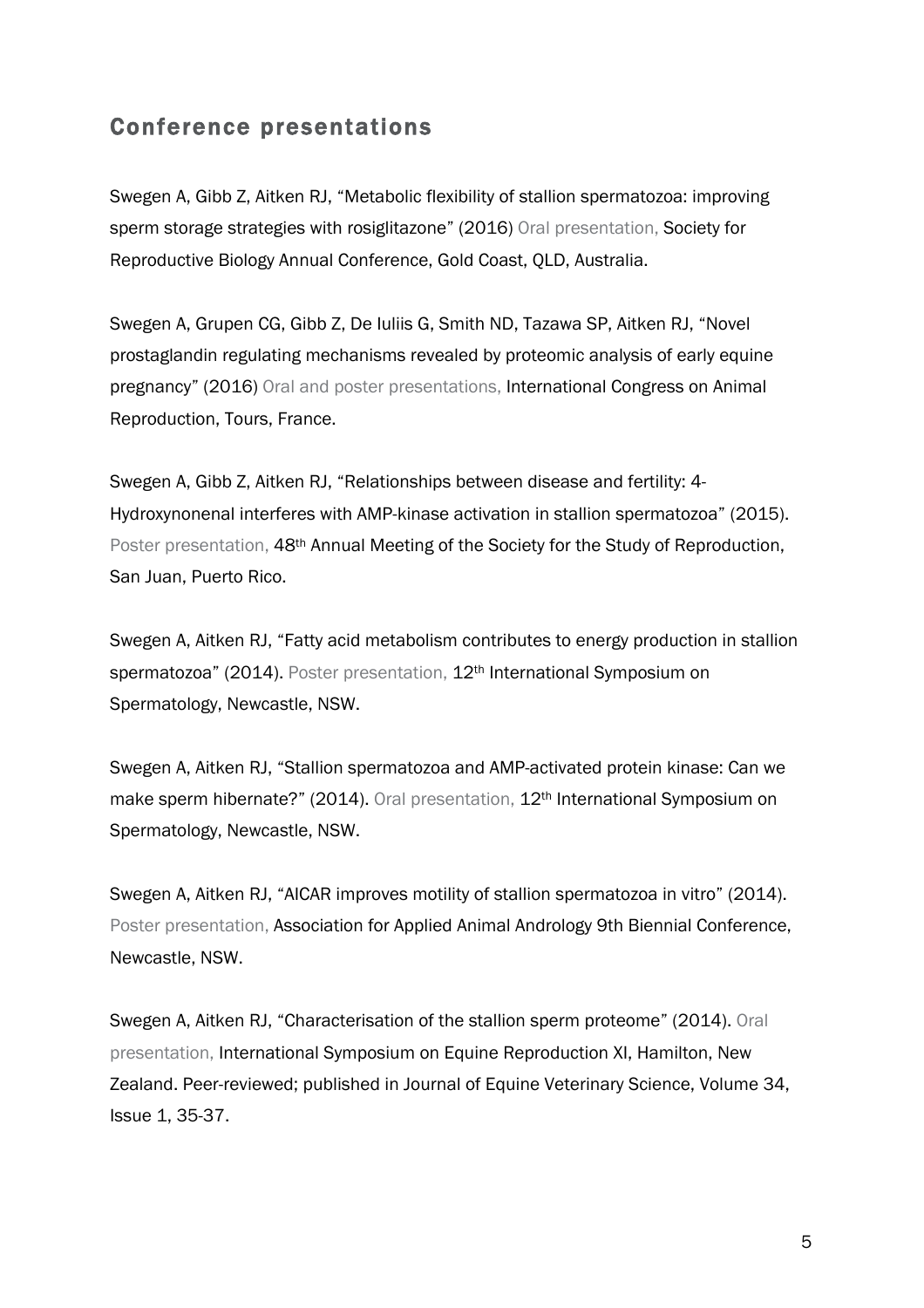### Abstract

Equine breeding industries suffer from many inefficiencies arising from deficits in our understanding of reproductive physiology in this species. This includes cases of idiopathic infertility and suboptimal resistance of spermatozoa to chilled storage and cryopreservation in stallions, and high rates of early embryo loss in mares. At the same time, unchecked breeding in populations of feral horses, an introduced species in the Australian landscape, contributes to damage of sensitive ecosystems and poses an ethical conundrum in light of controversy surrounding lethal population control methods. Existing fertility control agents are lacking in their efficacy and specificity. Improving our understanding of the molecular mechanisms underlying reproductive function in horses is paramount if we are to achieve better outcomes in breeding industries and develop novel contraceptive strategies for feral horses. The advent of highly sensitive mass spectrometry technologies provides a distinct opportunity to characterize the proteomic profiles of the major phenotypic elements of equine reproduction – the spermatozoon and the early embryo.

This thesis encompasses a series of studies whose aims were 1) to utilize cutting edge mass spectrometry technology to characterize the proteomes of stallion spermatozoa and of early equine embryos together with their secretome and immediate uterine environment, 2) to integrate proteomic data with bioinformatics and in vitro experimentation and thus elicit an improved understanding of equine reproductive function and 3) to deliver applied outcomes in fertility manipulation (including contraceptive targets and strategies for improving fertility).

Mass spectrometry driven proteomic analysis of equine spermatozoa revealed 1030 proteins. Together with gene ontology analyses these provided new information about the metabolism, antioxidant defenses and receptors of stallion spermatozoa. Mitochondrial proteins and those involved in catabolic processes constituted dominant categories. Several enzymes specific to beta-oxidation of fatty acids were identified, and further in vitro experiments demonstrated that beta-oxidation contributes to metabolism and motility in stallion spermatozoa.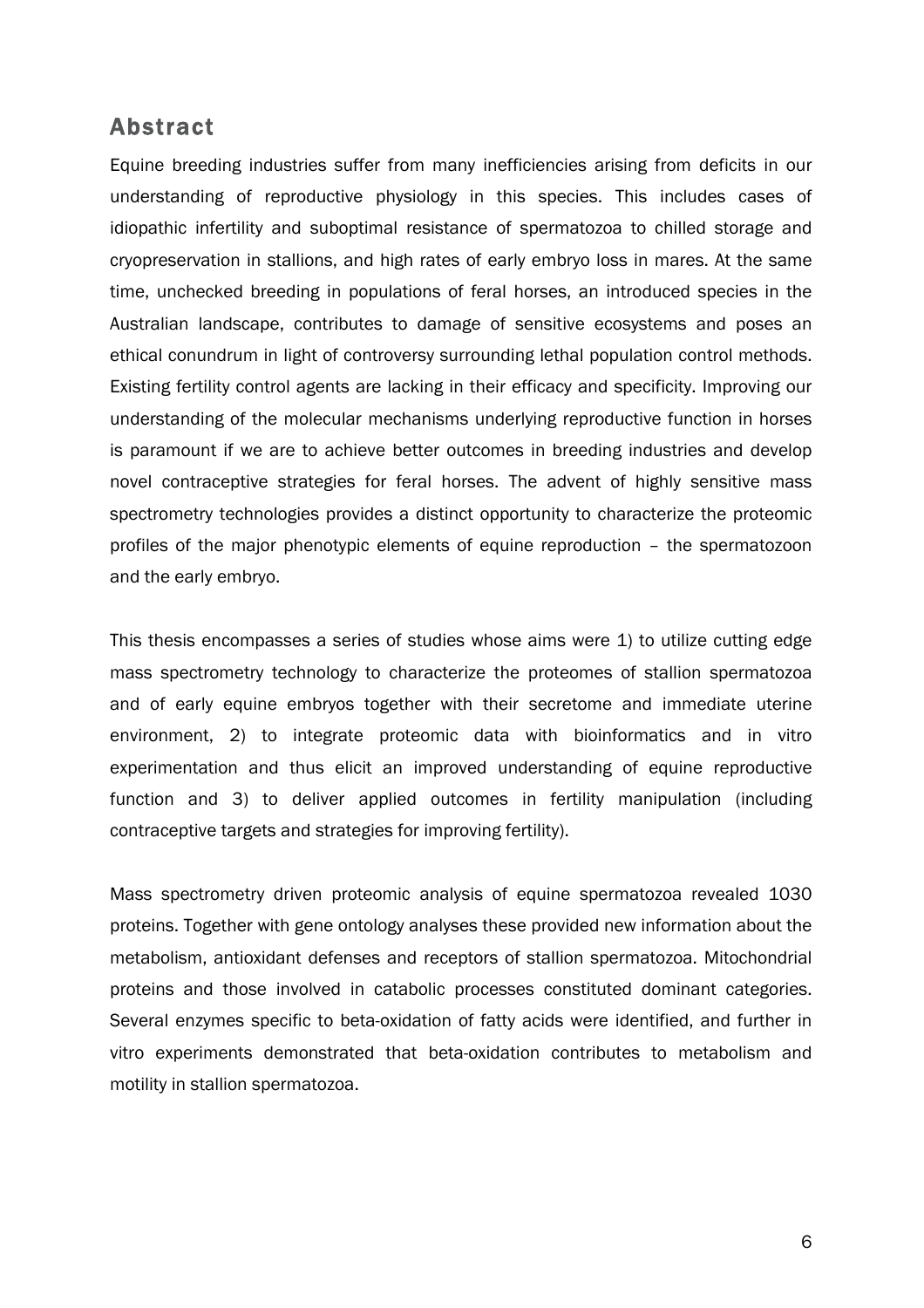Identification of a series of receptors, kinases and metabolic enzymes in the sperm proteome led to an investigation of the roles of peroxisome proliferator activating receptor gamma (PPARG) and the metabolic switch, AMP-activated protein kinase (AMPK), in regulation of stallion sperm metabolism and in mediating the remarkable effects of an anti-diabetic pharmaceutical, rosiglitazone, on sperm motility, reactive oxygen species production, mitochondrial function and ATP production. The characterization of functional AMPK in stallion spermatozoa provided a novel avenue for the manipulation of sperm metabolism and improvement of sperm storage methods. Accordingly, rosiglitazone substantially alleviated the time-dependent deterioration of stallion spermatozoa during ambient temperature storage by diverting metabolism away from oxidative phosphorylation and towards glycolysis, with novel implications for preservation of stallion spermatozoa.

In the final study, we present the first successful proteomic analysis of several components of the equine pregnancy: proteins secreted by early embryos, blastocoel fluid composition, the embryonic capsule, and uterine luminal fluid proteins. Integrating these findings with existing literature yields novel insights into how these proteins fit into the complex puzzle of pregnancy establishment and maintenance.

The studies presented herewith demonstrate the successful utilization of cutting edge mass spectrometric technology for comprehensive analysis of the proteins that define the male gamete in the stallion and early pregnancy in the mare, with implications for both equine fertility control and fertility enhancement.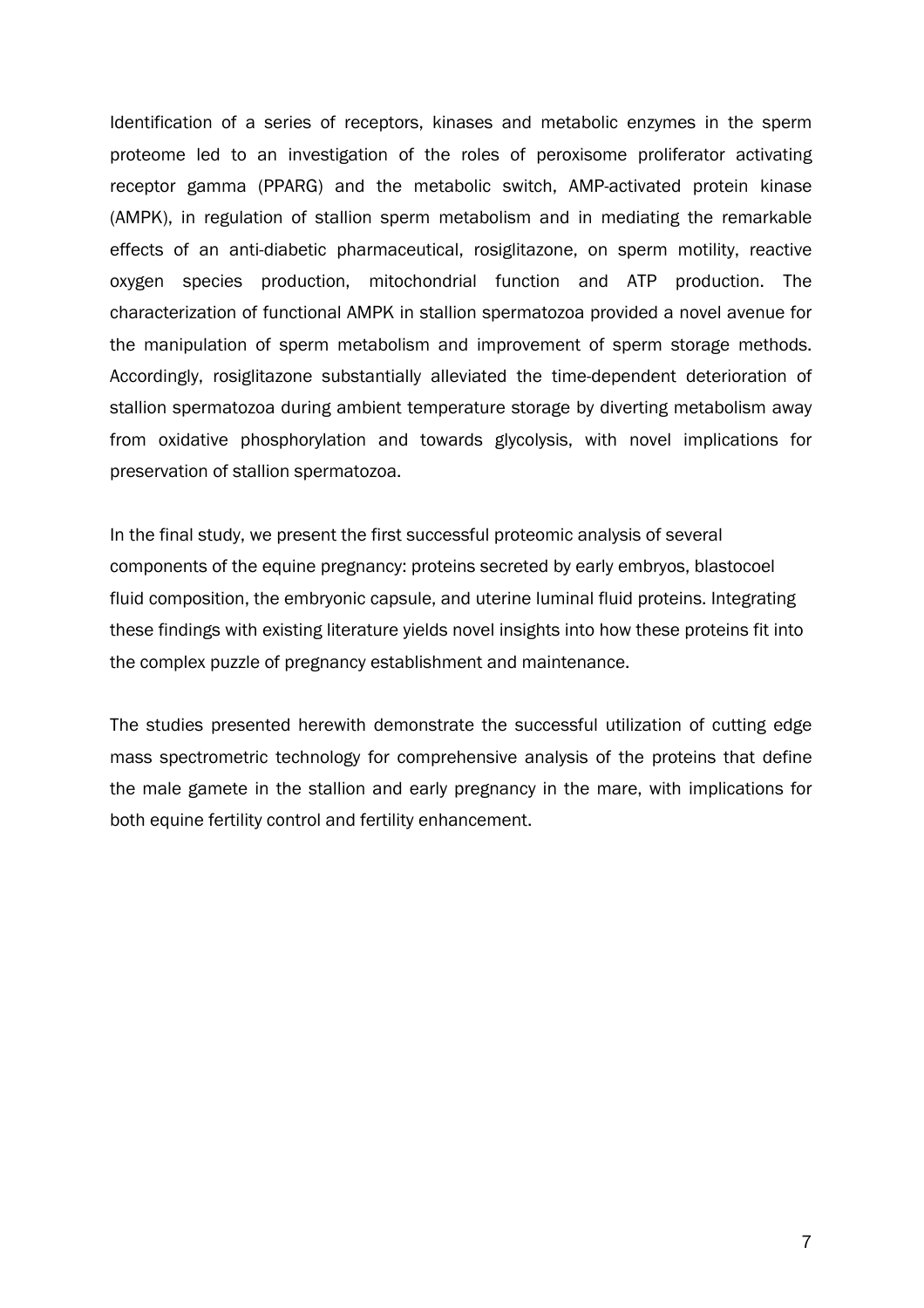### Aims and overview

The broad aim of this thesis is to harness cutting edge proteomic technologies to further our understanding of the mechanisms underlying equine fertility. The work presented here represents part of a larger project initiated upon partnership with representatives of the equine breeding industries of the Hunter region, specifically Harness Racing Australia and the Hunter Valley Equine Research Foundation, under the umbrella of an Australian Research Council Industry Linkage Grant. Drawing together one of the world's most prominent horse breeding regions and a Priority Research Centre for reproductive science, the project sought to understand and improve the fertility of stallions at stud, to elicit robust clinical fertility assessment methods, and to develop novel sperm storage strategies. Early on in the stallion fertility journey we found ourselves asking questions about whether various concepts are relevant to stallion spermatozoa, or if these cells possess a given enzyme, or if there is any evidence spermatozoa are capable of specific metabolic processes, and so on. It soon became clear we needed a comprehensive proteomic resource that would provide a reference point in beginning to answer functional questions about the male gamete in this species, and would serve as a foundation stone for further studies. Thus, work began on mapping the stallion sperm proteome that would ultimately result in "Investigation of the stallion sperm proteome by mass spectrometry", included as Chapter 2 of this thesis. Another key partnership was soon established, between our lab and the Invasive Animals Cooperative Research Centre (IA CRC). With feral horse overpopulation a rapidly growing and highly controversial concern in Australia, the IA CRC sought to foster collaborative research in order to develop new strategies for invasive animal fertility control. Thus the aims of the doctoral project pertaining to this thesis expanded to encompass the need for equine fertility control, offering the unique opportunity to apply our research to both sides of equine fertility regulation – enhancement *and* inhibition of reproductive function.

Chapter 1 explores how we can exploit the many quirks of reproductive biology unique to the horse in developing completely novel strategies to tackle feral horse overpopulation, moving away from the focus on incremental improvements within existing immunocontraceptive vaccines. Here, a review of the current literature illuminated an urgent need for characterization of the protein components not only of spermatozoa, but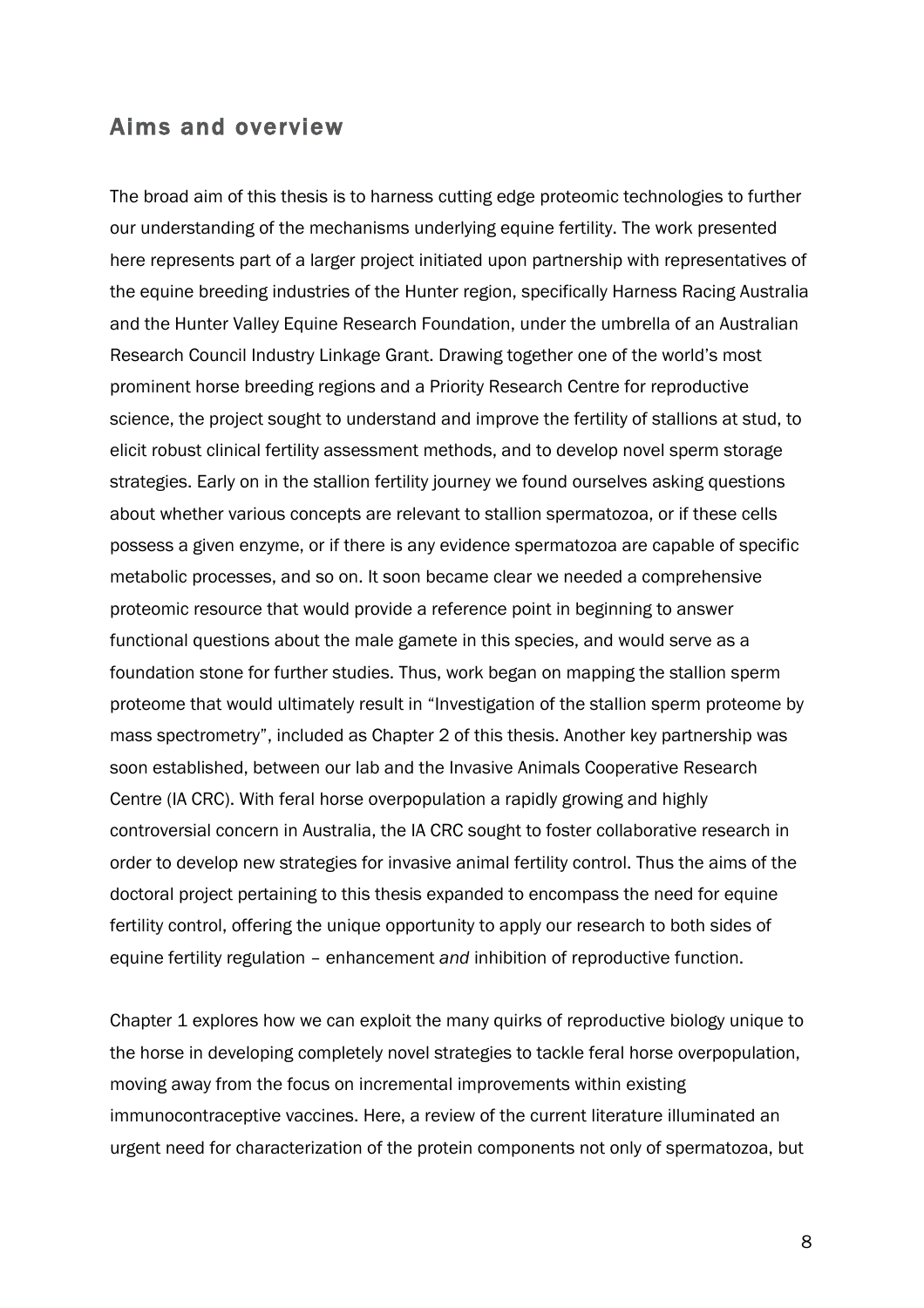also the principal components of equine pregnancy. Proteomic analysis of the early pregnancy milieu, including embryonic secretions and uterine luminal fluid, in addition to the sperm proteome, would begin to answer the fundamental question at the core of developing a species-specific fertility agent: What are the antigenic, functional proteins that could be targeted with a new fertility-inhibiting vaccine or toxin? To this end, fruitful collaborations with colleagues at the University of Sydney and Utrecht University yielded the first comprehensive analysis of proteins secreted by the equine embryo and the pregnant mare endometrium around the time of maternal recognition of pregnancy, documented in Chapter 4 of this thesis.

Both the sperm proteome and pregnancy proteome studies led to significant advances in our understanding of equine reproductive physiology, with respect to individual proteins combined followed up by investigation of their function, and entire groupings of biological processes revealed by gene ontology analyses. The unexpected role of beta-oxidation of fatty acids in sperm function is documented together with the proteome in Chapter 2. Similarly, the work presented in Chapter 3 manifested as a direct sequel to the sperm proteome, flowing on from the initial identification of an array of receptors, kinases and metabolic enzymes. Here we dissect the functional significance of a receptor and a kinase, and the role they play in the spermatozoon's remarkable response to the antidiabetic pharmaceutical, rosiglitazone. This study illustrates one example of an applied outcome stemming from the sperm proteome project: the development of an ambient temperature sperm storage medium that succeeds in maintaining adequate sperm quality for at least 6 days.

Together, the studies presented in this thesis seek to improve our understanding of equine fertility mechanisms, including sperm metabolism and embryo-maternal interactions. We achieve this through engaging cutting edge mass spectrometry to characterize the proteomes of stallion spermatozoa and of early equine embryos together with their secretome and immediate uterine environment. These analyses are further supported by integration of proteomic data with bioinformatics and in vitro experimentation, culminating in applied outcomes for manipulation of equine fertility.